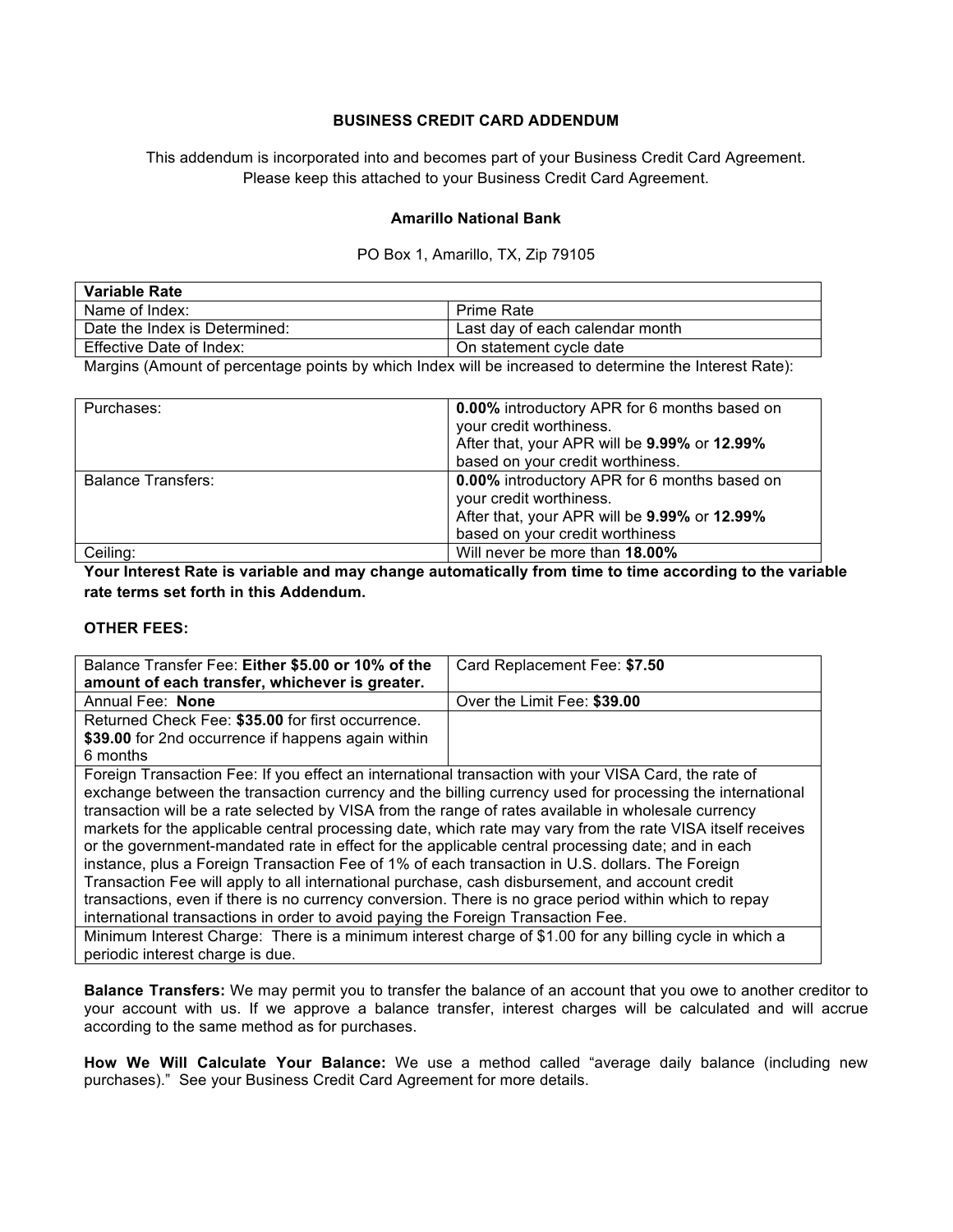**Loss of Introductory APR:** We may end your introductory APR and apply the standard APRs if you fail to make a payment in a timely manner.

**Important Information About Procedures For Opening A New Account: To help the government fight the funding of terrorism and money laundering activities, Federal law requires all financial institutions to obtain, verify, and record information that identifies each person who opens an account. What this means to you: When you open an account, we will ask for your name, address, date of birth, business documentation and other information that will allow us to identify both the business and you as a representative of the business. We may also ask to see your driver's license or other identifying documents. The information that is being requested and observed is for compliance with the requirements of Section 326 of the USA PATRIOT Act related to implementing customer identification and verification requirements.**

**Variable Rate Information:** Unless an Introductory APR is in effect, the APR for Purchases and Balance Transfers is determined by adding 6.74% or 9.74% to the Prime Rate. The Prime Rate is subject to change monthly on the first day of each month and is the Prime Rate published in the Wall Street Journal on the last business day of the month. An increase or decrease in the Prime Rate will cause a corresponding increase or decrease in the variable rate on the first day of your billing cycle that ends on or after the date of the change. The APR for Purchases and Balance Transfers will not exceed 18%. Your actual APRs will be determined based on your creditworthiness and provided to you in writing when your application is approved. The information about the costs of the Card described in this application is accurate as of May, 2013. This information may change after that date. To find out what may have changed, call Amarillo National Bank 806-378-8100 or write to Amarillo National Bank at P.O. Box 1, Amarillo, TX, 79105.

**Minimum Payment.** Your monthly payment will be 2% of the New Balance or \$10.00, whichever is greater, plus any unpaid fees and interest charges plus any amount in excess of the credit limit established by us and any past due minimum payments.

**Late Payment Fee.** You will be charged based on the table below, when the payment is ten (10) or more days late. We will add a Late Payment Fee to your Account balance for each billing period you fail to pay the Current Minimum Amount Due plus any Past Due Amount by the due date shown on your current statement.

| 1 <sup>st</sup> Occurrence             | 5% or \$15.00, whichever is less |
|----------------------------------------|----------------------------------|
| <b>If Occurs Again Within 6 Months</b> | \$39.00                          |

New York & Vermont Residents: Upon your request, we will inform you of the name and address of each creditreporting agency from which we obtained a credit report relating to you. New York residents may request a comparative listing of credit card rates, fees, and grace periods by writing to: Public Information, New York State Banking Department, 2 Rector Street, New York, NY 10006-1894 or by calling 1-800-522-3330.

California Residents: (1) You have the right to prohibit us from disclosing to marketers of good marketing information concerning you that discloses your identity. You may exercise your right by calling us at 1-800-262- 3733; (2) If you are a married applicant you may apply for credit in your own name; (3) Applicants may, after credit approval, use the credit card up to its credit limit and may be liable for amounts extended under the plan to any joint applicant; (4) As required by law, you are hereby notified that a negative credit report reflecting on your credit record may be submitted to a credit reporting agency if you fail to fulfill the terms of your credit obligations.

Maine Residents: Consumer Reports (credit reports) may be requested in connection with this application. Upon request, you will be informed whether or not a consumer report was requested and, if it was, of the name and address of the consumer reporting agency that furnished the report.

Ohio Residents: The Ohio laws against discrimination require that all creditors make credit equally available to all credit worthy customers, and that credit reporting agencies maintain separate credit histories on each individual upon request. The Ohio Civil Rights Commission administers compliance with this law.